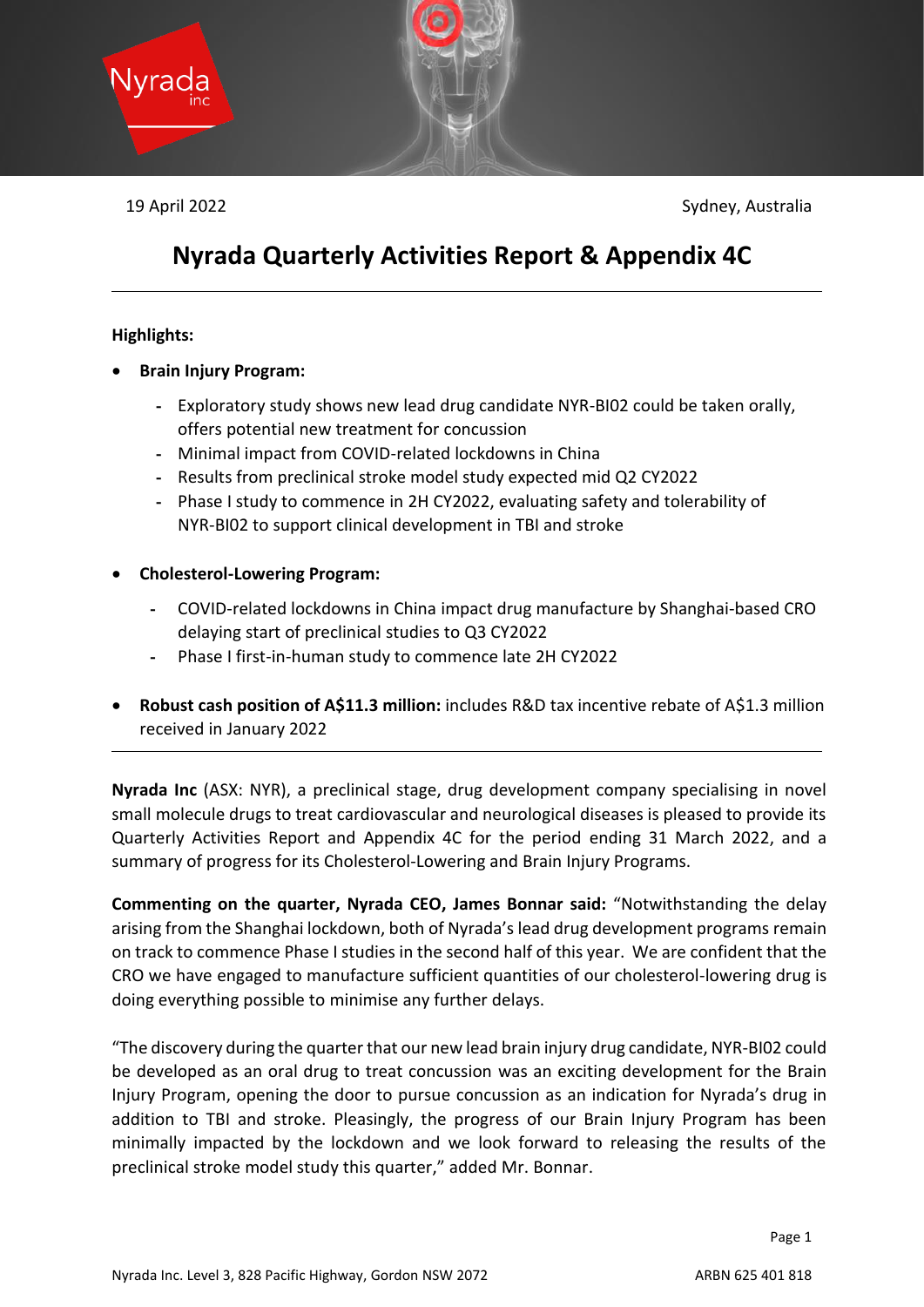

### **Preclinical Program Update**

### **Cholesterol-Lowering Program – PCSK9 inhibitor**

#### Preclinical Studies

The scale-up manufacture of Nyrada's lead cholesterol-lowering drug candidate for the program's preclinical studies has been delayed due to the extended COVID-related lockdown in Shanghai, China. Employees of the Shanghai-based contract research organisation (CRO) engaged by Nyrada have not been able to access laboratory worksites while the lockdown remains in place.

The CRO has advised that as areas of Shanghai progressively emerge from lockdown, they anticipate staff will return to work by the end of April to recommence drug manufacturing. As a result of the delay, Nyrada expects to commence preclinical studies at Charles River Laboratories, Inc (Charles River) during Q3 CY2022.

The Company is monitoring the situation in Shanghai closely and will continue to keep investors and the market informed as new information becomes available. In the interim, Nyrada is exploring alternative manufacturing arrangements in the event there are further delays.

## Phase I Study

Based on current information, Nyrada anticipates recruitment and dosing of the first participant to commence late in 2H CY2022, pending scale-up manufacturing of the drug and ethics committee approval of the study. The Nyrada team is in regular contact with the CRO, and both are working diligently to ensure progress continues at pace.

A key advantage of the Phase I study is not only will it measure the safety and tolerability of Nyrada's drug candidate, but it will also evaluate its efficacy by measuring changes in LDL or "bad" cholesterol levels in the blood through a simple blood test. Typically, a drug's efficacy is not assessed until it is evaluated in a Phase II study.

#### **Brain Injury Program**

## Potential New Oral Treatment for Concussion

Recent exploratory pharmacokinetic studies undertaken as part of Nyrada's medicinal chemistry program revealed excellent oral bioavailability of NYR-BI02, the Company's newest brain injury drug candidate. NYR-BI02 is the result of modifications made to NYR-BI01, improving the compound's overall drug-like properties and it has been selected to advance into Nyrada's Phase I first-in-human study.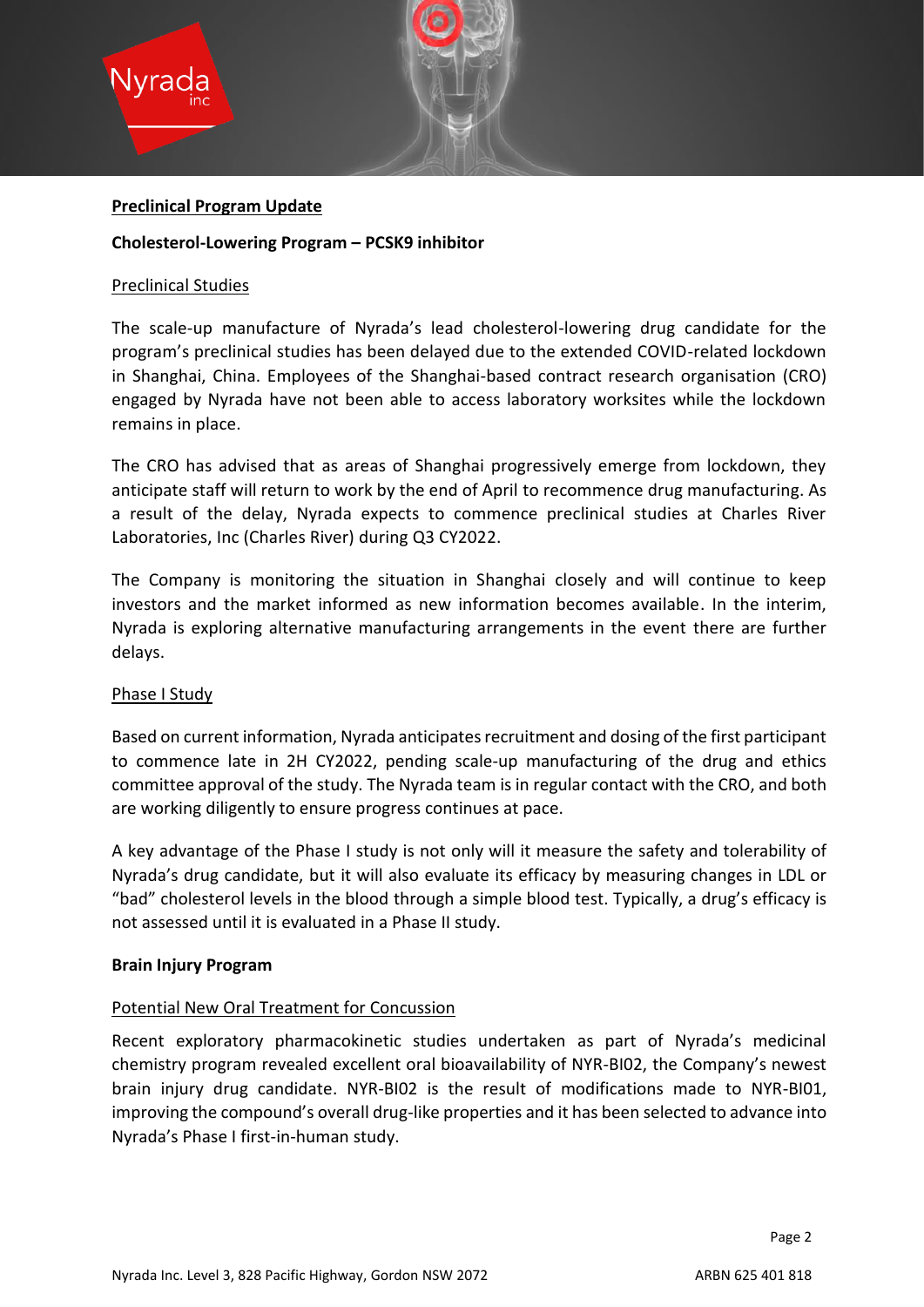

NYR-BI02's excellent oral bioavailability indicates that it has the potential to be administered orally to patients who suffer a concussion, where intravenous infusion is not preferred. The convenience of an oral dosage form that can be administered in the field immediately after a concussion injury, without having to wait for hospitalisation, has the potential to significantly improve patient outcomes.

While the Company remains focused on developing a drug to treat moderate to severe TBI and stroke which would be administered intravenously, given the potential to positively impact patient outcomes and market interest in this area, Nyrada may pursue NYR-BI02's development as an oral treatment for concussion as an additional program.

# Preclinical Stroke Model Study

Nyrada engaged a China-based CRO to undertake the preclinical stroke model study, which as previously announced, has been delayed due to the COVID-related lockdown in Shanghai, China with laboratory staff unable to access worksites.

Based on the latest information from the CRO, results from the preclinical stroke model study are expected to be available mid Q2 CY2022.

# TBI Efficacy Study Progress

Scale-up manufacturing of the Company's lead brain injury drug candidate, NYR-BI02 for the TBI Efficacy Study has not been materially impacted by the COVID-related lockdown in Shanghai, China. Nyrada is in regular dialogue with the CRO, as well as the Walter Reed Army Institute of Research and UNSW Sydney. The Company will provide an update to the market should there be any further developments.

# Phase I Study

The Phase I first-in-human study remains on track to commence in the second half of CY2022. The study will be run in Australia and will evaluate the safety and tolerability of the Company's preferred brain injury drug candidate, NYR-BI02.

# **Corporate and Financial Summary**

# **Cash Flow & Cash Position**

Total cash operating outflows for the March 2022 quarter were approximately A\$1.6 million (A\$1.3 million in the prior quarter). The Company reported an overall net operating cash inflow of A\$311,000 for the quarter, as a result of receiving the FY2021 R&D tax incentive rebate of A\$1.3 million. The Company anticipates cash outflows in future quarters will increase as both Programs progress toward Phase I clinical trials.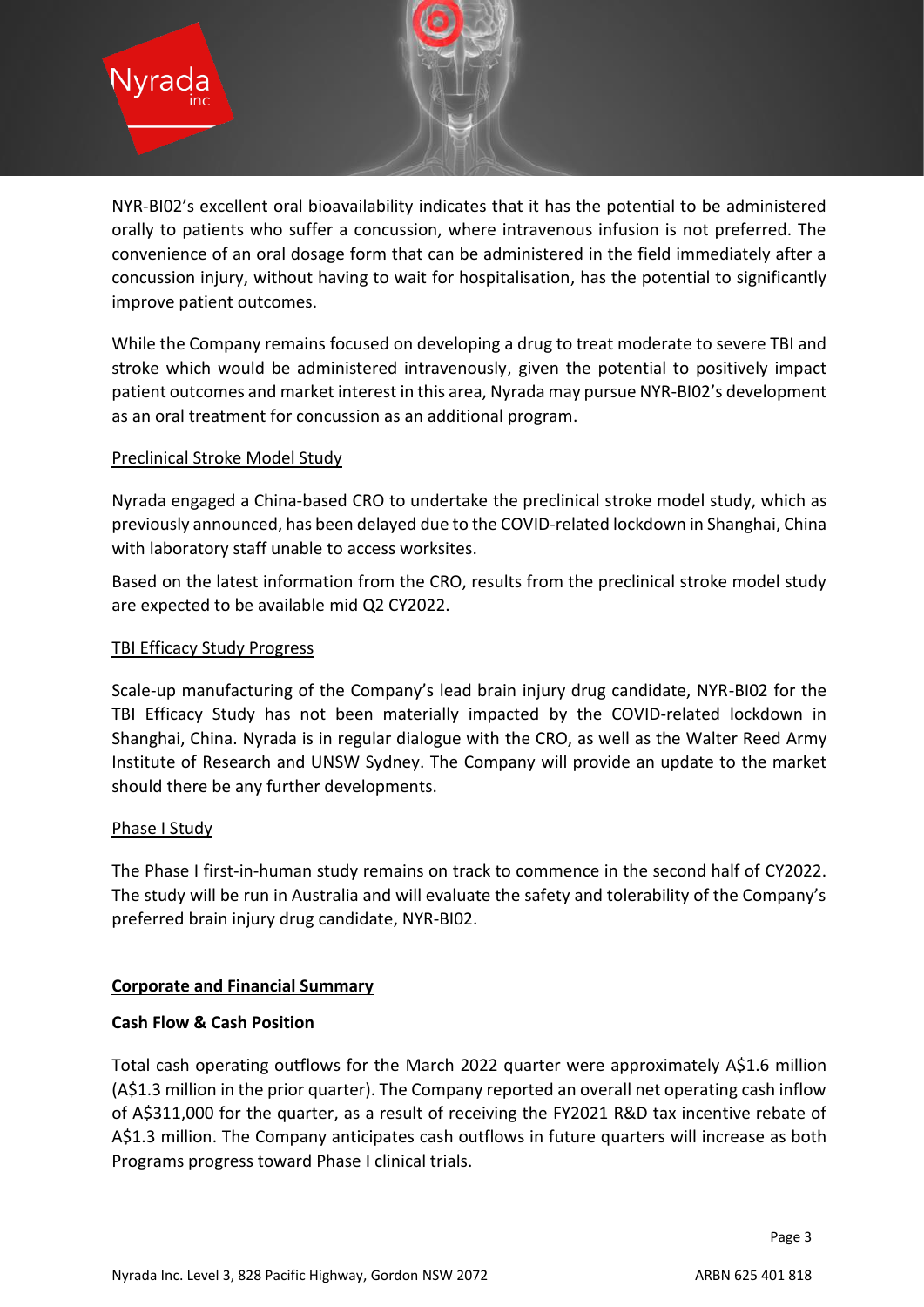

The Company has a robust cash position of A\$11.3 million as at 31 March 2022 (A\$11.1 million as at 31 December 2021), providing the Company with sufficient cash reserves to complete Phase I studies in both its Brain Injury and Cholesterol-Lowering programs.

In accordance with Listing Rule 4.7C, payments made to related parties and their associates included in item 6.1 of the Appendix 4C was approximately A\$141,000 and included Director fees.

-ENDS-

## **About Nyrada Inc**

Nyrada is a preclinical stage, drug discovery and development company, specialising in novel small molecule drugs to treat cardiovascular and neurological diseases. The Company has two main programs, each targeting market sectors of significant size and considerable unmet clinical need. These are a cholesterol-lowering drug and a drug to treat brain injury, specifically traumatic brain injury and stroke. Nyrada Inc. ARBN 625 401 818 is a company incorporated in the state of Delaware, US, and the liability of its stockholders is limited.

## [www.nyrada.com](http://www.nyrada.com/)

*Authorised by Mr. John Moore, Non-Executive Chairman, on behalf of the Board.*

**Investor & Corporate Enquiries: Company Secretary:** Laura Vize **David Franks** Investor Relations Manager T: 02 8072 1400 E: [info@nyrada.com](mailto:info@nyrada.com)

T: 02 9498 3390 E: [David.Franks@automicgroup.com.au](mailto:David.Franks@automicgroup.com.au)

**Media Enquiries:** Catherine Strong Citadel-MAGNUS T: 02 8234 0111 E: [cstrong@citadelmagnus.com](mailto:cstrong@citadelmagnus.com)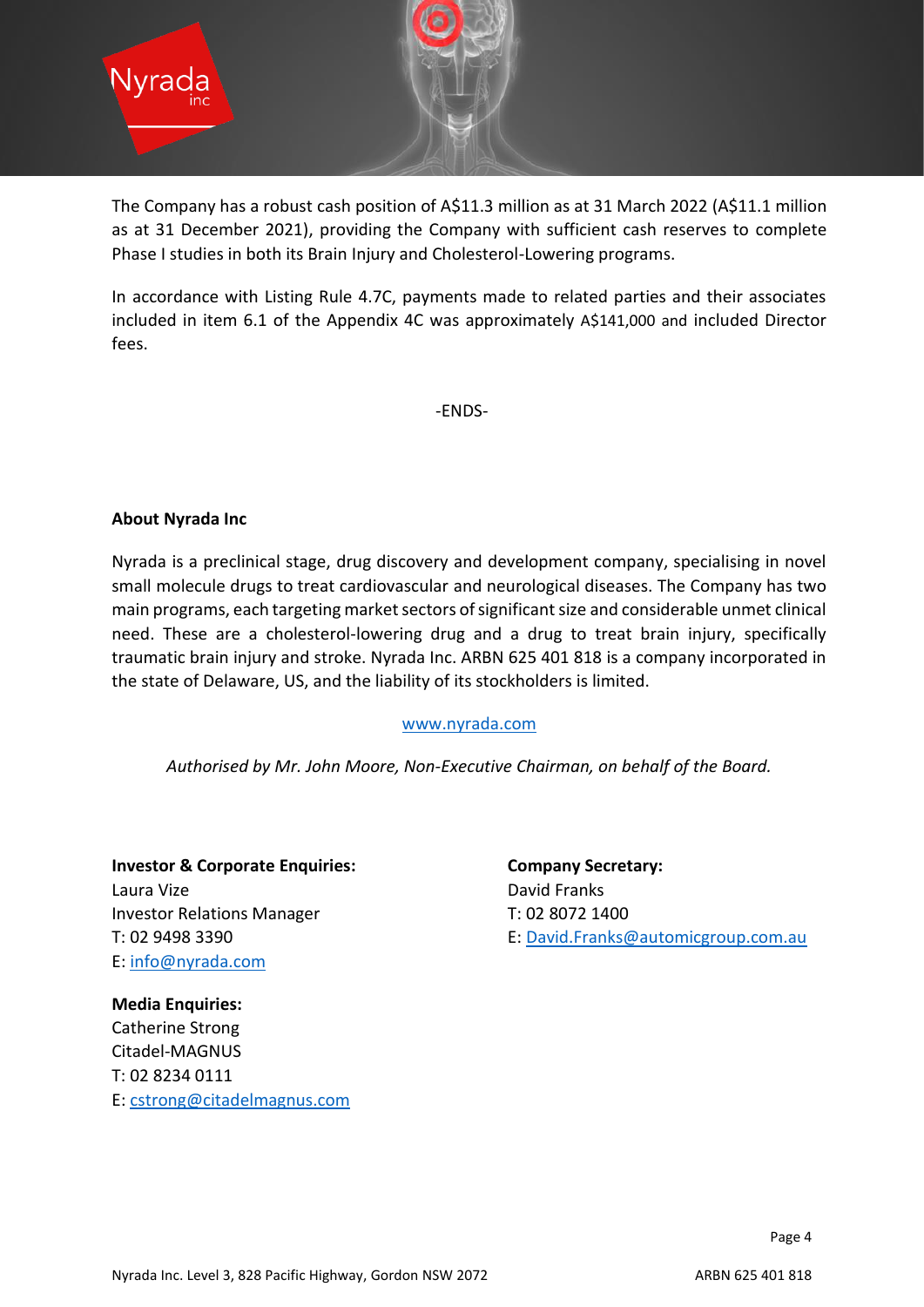

#### **Forward-Looking Statements**

This announcement may contain forward-looking statements. You can identify these statements by the fact they use words such as "aim", "anticipate", "assume", "believe", "continue", "could", "estimate", "expect", "intend", "may", "plan", "predict", "project", "plan", "should", "target", "will" or "would" or the negative of such terms or other similar expressions. Forward-looking statements are based on estimates, projections, and assumptions made by Nyrada about circumstances and events that have not yet taken place. Although Nyrada believes the forward-looking statements to be reasonable, they are not certain. Forwardlooking statements involve known and unknown risks, uncertainties and other factors that are in some cases beyond the Company's control that could cause the actual results, performance or achievements to differ materially from those expressed or implied by the forward-looking statement.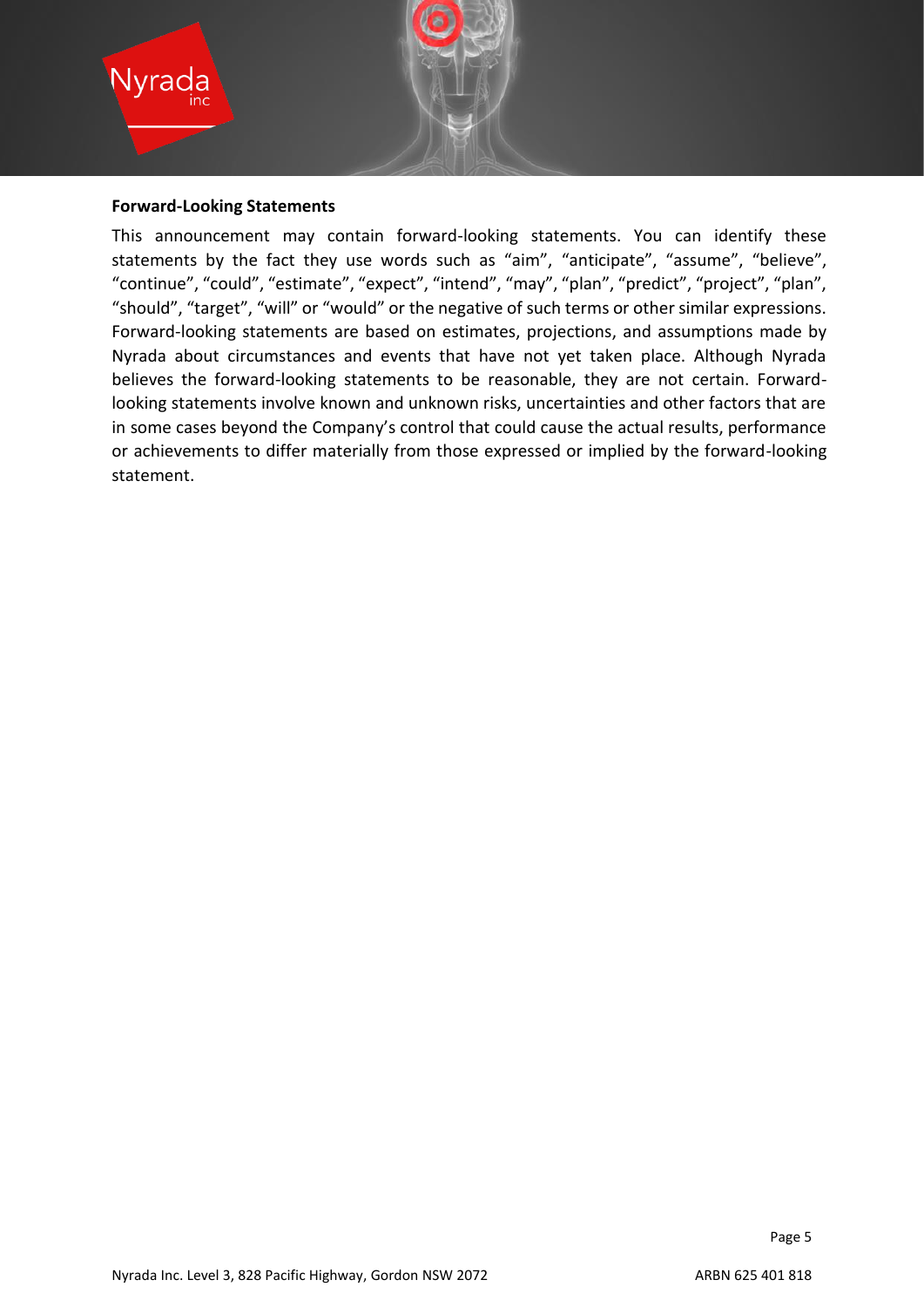# **Appendix 4C**

# **Quarterly cash flow report for entities subject to Listing Rule 4.7B**

| Name of entity                                  |  |  |
|-------------------------------------------------|--|--|
| Nyrada Inc.                                     |  |  |
| <b>ABN</b><br>Quarter ended ("current quarter") |  |  |
|                                                 |  |  |

|     | <b>Consolidated statement of cash flows</b>         | <b>Current quarter</b><br>\$A'000 | Year to date<br>$(9$ months)<br>\$A'000 |
|-----|-----------------------------------------------------|-----------------------------------|-----------------------------------------|
| 1.  | Cash flows from operating activities                |                                   |                                         |
| 1.1 | Receipts from customers                             |                                   |                                         |
| 1.2 | Payments for                                        |                                   |                                         |
|     | research and development<br>(a)                     | (424)                             | (1, 467)                                |
|     | product manufacturing and operating<br>(b)<br>costs |                                   |                                         |
|     | advertising and marketing<br>(c)                    |                                   |                                         |
|     | leased assets<br>(d)                                |                                   |                                         |
|     | staff costs<br>(e)                                  | (236)                             | (700)                                   |
|     | (f)<br>administration and corporate costs           | (341)                             | (1, 345)                                |
| 1.3 | Dividends received (see note 3)                     |                                   |                                         |
| 1.4 | Interest received                                   | 2                                 | 6                                       |
| 1.5 | Interest and other costs of finance paid            |                                   |                                         |
| 1.6 | Income taxes paid                                   |                                   |                                         |
| 1.7 | Government grants and tax incentives                | 1,310                             | 1,310                                   |
| 1.8 | Other (provide details if material)                 |                                   |                                         |
| 1.9 | Net cash from / (used in) operating<br>activities   | 311                               | (2, 196)                                |

| 2.  |                             | Cash flows from investing activities |     |     |
|-----|-----------------------------|--------------------------------------|-----|-----|
| 2.1 | Payments to acquire or for: |                                      |     |     |
|     | (a)                         | entities                             |     |     |
|     | (b)                         | businesses                           |     |     |
|     | (C)                         | property, plant and equipment        | (2) | (4) |
|     | (d)                         | investments                          |     |     |
|     | (e)                         | intellectual property                |     |     |
|     | (f)                         | other non-current assets             |     |     |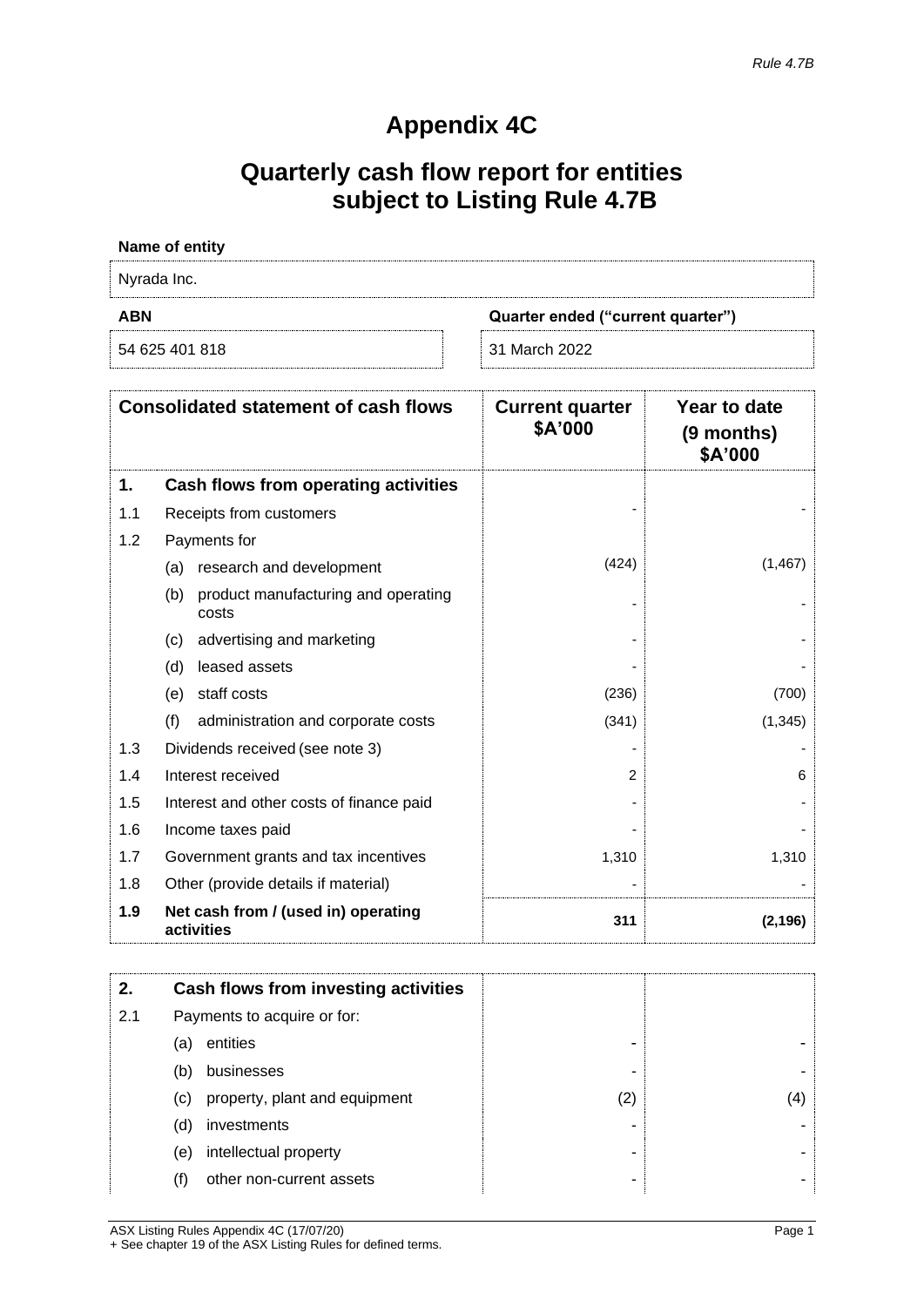| <b>Consolidated statement of cash flows</b> |                                                   | <b>Current quarter</b><br>\$A'000 | Year to date<br>$(9$ months)<br>\$A'000 |
|---------------------------------------------|---------------------------------------------------|-----------------------------------|-----------------------------------------|
| 2.2                                         | Proceeds from disposal of:                        |                                   |                                         |
|                                             | entities<br>(a)                                   |                                   |                                         |
|                                             | (b)<br>businesses                                 |                                   |                                         |
|                                             | (c)<br>property, plant and equipment              |                                   |                                         |
|                                             | (d)<br>investments                                |                                   |                                         |
|                                             | intellectual property<br>(e)                      |                                   |                                         |
|                                             | (f)<br>other non-current assets                   |                                   |                                         |
| 2.3                                         | Cash flows from loans to other entities           |                                   |                                         |
| 2.4                                         | Dividends received (see note 3)                   |                                   |                                         |
| 2.5                                         | Other (provide details if material)               |                                   |                                         |
| 2.6                                         | Net cash from / (used in) investing<br>activities | (2)                               | (4)                                     |

| 3.   | Cash flows from financing activities                                                          |       |
|------|-----------------------------------------------------------------------------------------------|-------|
| 3.1  | Proceeds from issues of equity securities<br>(excluding convertible debt securities)          |       |
| 3.2  | Proceeds from issue of convertible debt<br>securities                                         |       |
| 3.3  | Proceeds from exercise of options                                                             |       |
| 3.4  | Transaction costs related to issues of<br>equity securities or convertible debt<br>securities | (224) |
| 3.5  | Proceeds from borrowings                                                                      |       |
| 3.6  | Repayment of borrowings                                                                       |       |
| 3.7  | Transaction costs related to loans and<br>borrowings                                          |       |
| 3.8  | Dividends paid                                                                                |       |
| 3.9  | Other (provide details if material)                                                           | (45)  |
| 3.10 | Net cash from / (used in) financing<br>activities                                             | (269) |

|     | Net increase / (decrease) in cash and<br>cash equivalents for the period |        |          |
|-----|--------------------------------------------------------------------------|--------|----------|
| 4.1 | Cash and cash equivalents at beginning of<br>period                      | 11.105 | 13,751   |
| 4.2 | Net cash from / (used in) operating<br>activities (item 1.9 above)       | 311    | (2, 196) |
| 4.3 | Net cash from / (used in) investing activities<br>(item 2.6 above)       | (2)    | (4)      |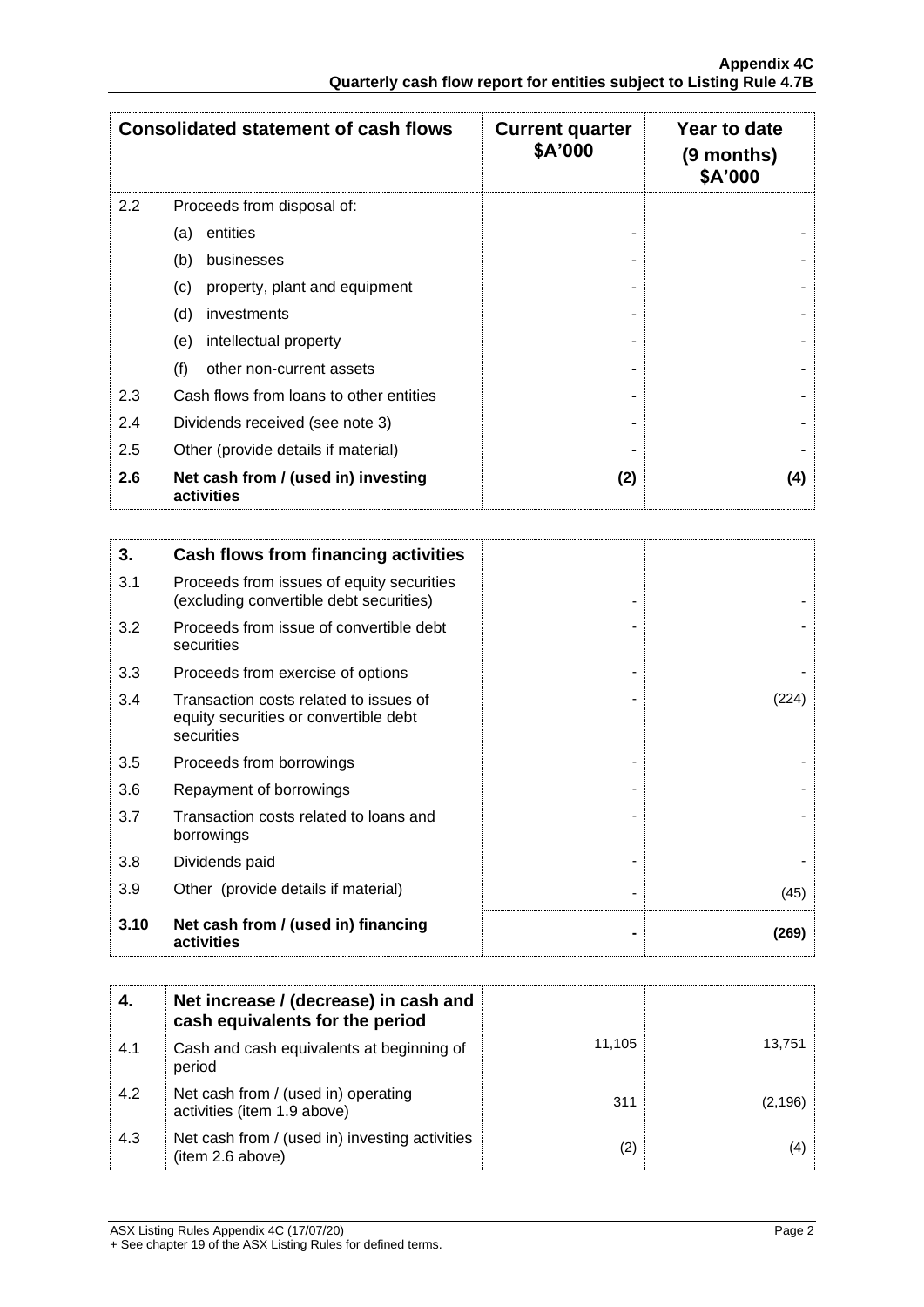| <b>Consolidated statement of cash flows</b> |                                                                     | <b>Current quarter</b><br>\$A'000 | Year to date<br>(9 months)<br>\$A'000 |
|---------------------------------------------|---------------------------------------------------------------------|-----------------------------------|---------------------------------------|
| 4.4                                         | Net cash from / (used in) financing activities<br>(item 3.10 above) |                                   | (269)                                 |
| 4.5                                         | Effect of movement in exchange rates on<br>cash held                | (81)                              | 51.                                   |
| 4.6                                         | Cash and cash equivalents at end of<br>period                       | 11,333                            | 11.333                                |

| 5.  | Reconciliation of cash and cash<br>equivalents<br>at the end of the quarter (as shown in the<br>consolidated statement of cash flows) to the<br>related items in the accounts | <b>Current quarter</b><br>\$A'000 | <b>Previous quarter</b><br>\$A'000 |
|-----|-------------------------------------------------------------------------------------------------------------------------------------------------------------------------------|-----------------------------------|------------------------------------|
| 5.1 | <b>Bank balances</b>                                                                                                                                                          | 11,333                            | 11.105                             |
| 5.2 | Call deposits                                                                                                                                                                 |                                   |                                    |
| 5.3 | Bank overdrafts                                                                                                                                                               |                                   |                                    |
| 5.4 | Other (provide details)                                                                                                                                                       | ۰                                 |                                    |
| 5.5 | Cash and cash equivalents at end of<br>quarter (should equal item 4.6 above)                                                                                                  | 11,333                            | 11,105                             |

| 6.  | Payments to related parties of the entity and their<br>associates                                                                                           | <b>Current quarter</b><br>\$A'000 |
|-----|-------------------------------------------------------------------------------------------------------------------------------------------------------------|-----------------------------------|
| 6.1 | Aggregate amount of payments to related parties and their<br>associates included in item 1                                                                  |                                   |
| 6.2 | Aggregate amount of payments to related parties and their<br>associates included in item 2                                                                  |                                   |
|     | Note: if any amounts are shown in items 6.1 or 6.2, your quarterly activity report must include a description of, and an<br>explanation for, such payments. |                                   |

The amount at 6.1 includes Director fees and salary (including superannuation) for directors and related parties.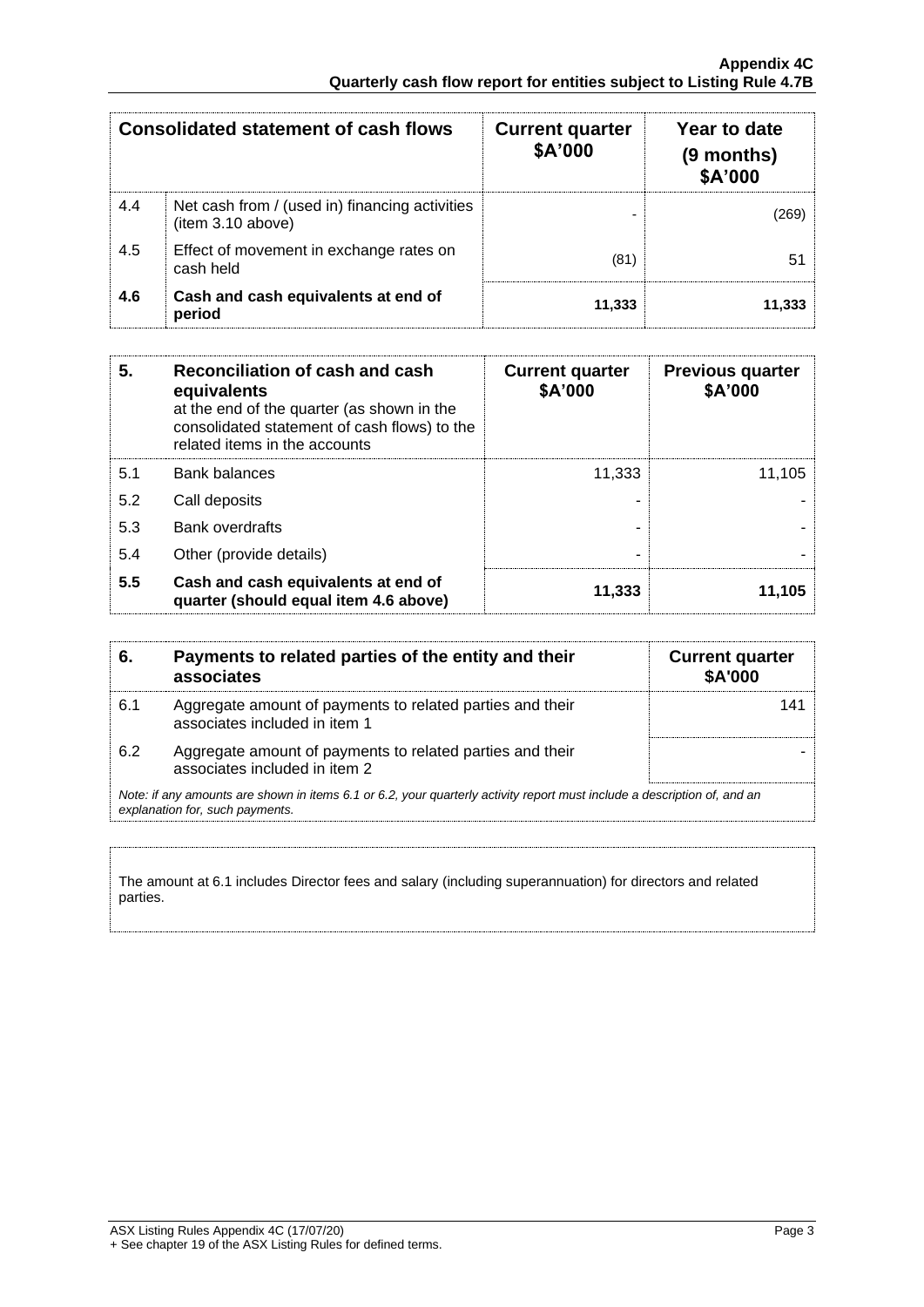| 7.  | <b>Financing facilities</b><br>Note: the term "facility' includes all forms of financing<br>arrangements available to the entity.<br>Add notes as necessary for an understanding of the<br>sources of finance available to the entity.                                                                                                               | <b>Total facility</b><br>amount at quarter<br>end<br>\$A'000 | Amount drawn at<br>quarter end<br>\$A'000 |
|-----|------------------------------------------------------------------------------------------------------------------------------------------------------------------------------------------------------------------------------------------------------------------------------------------------------------------------------------------------------|--------------------------------------------------------------|-------------------------------------------|
| 7.1 | Loan facilities                                                                                                                                                                                                                                                                                                                                      |                                                              |                                           |
| 7.2 | Credit standby arrangements                                                                                                                                                                                                                                                                                                                          | ۰                                                            |                                           |
| 7.3 | Other (please specify)                                                                                                                                                                                                                                                                                                                               | ۰                                                            |                                           |
| 7.4 | <b>Total financing facilities</b>                                                                                                                                                                                                                                                                                                                    |                                                              |                                           |
|     |                                                                                                                                                                                                                                                                                                                                                      |                                                              |                                           |
| 7.5 | Unused financing facilities available at quarter end                                                                                                                                                                                                                                                                                                 |                                                              |                                           |
| 7.6 | Include in the box below a description of each facility above, including the lender, interest<br>rate, maturity date and whether it is secured or unsecured. If any additional financing<br>facilities have been entered into or are proposed to be entered into after quarter end,<br>include a note providing details of those facilities as well. |                                                              |                                           |
|     |                                                                                                                                                                                                                                                                                                                                                      |                                                              |                                           |

| 8.  |             | Estimated cash available for future operating activities                                                                                                                                                               | \$A'000 |
|-----|-------------|------------------------------------------------------------------------------------------------------------------------------------------------------------------------------------------------------------------------|---------|
| 8.1 |             | Net cash from / (used in) operating activities (item 1.9)                                                                                                                                                              | 311     |
| 8.2 |             | Cash and cash equivalents at quarter end (item 4.6)                                                                                                                                                                    | 11,333  |
| 8.3 |             | Unused finance facilities available at quarter end (item 7.5)                                                                                                                                                          |         |
| 8.4 |             | Total available funding (item $8.2 +$ item $8.3$ )                                                                                                                                                                     | 11,333  |
| 8.5 | item 8.1)   | Estimated quarters of funding available (item 8.4 divided by                                                                                                                                                           | N/A     |
|     |             | Note: if the entity has reported positive net operating cash flows in item 1.9, answer item 8.5 as "N/A". Otherwise, a<br>figure for the estimated quarters of funding available must be included in item 8.5.         |         |
| 8.6 |             | If item 8.5 is less than 2 quarters, please provide answers to the following questions:                                                                                                                                |         |
|     | 8.6.1       | Does the entity expect that it will continue to have the current level of net operating<br>cash flows for the time being and, if not, why not?                                                                         |         |
|     | Answer: N/A |                                                                                                                                                                                                                        |         |
|     | 8.6.2       | Has the entity taken any steps, or does it propose to take any steps, to raise further<br>cash to fund its operations and, if so, what are those steps and how likely does it<br>believe that they will be successful? |         |
|     | Answer: N/A |                                                                                                                                                                                                                        |         |
|     | 8.6.3       | Does the entity expect to be able to continue its operations and to meet its business<br>objectives and, if so, on what basis?                                                                                         |         |
|     | Answer: N/A |                                                                                                                                                                                                                        |         |
|     |             | Note: where item 8.5 is less than 2 quarters, all of questions 8.6.1, 8.6.2 and 8.6.3 above must be answered.                                                                                                          |         |
|     |             |                                                                                                                                                                                                                        |         |